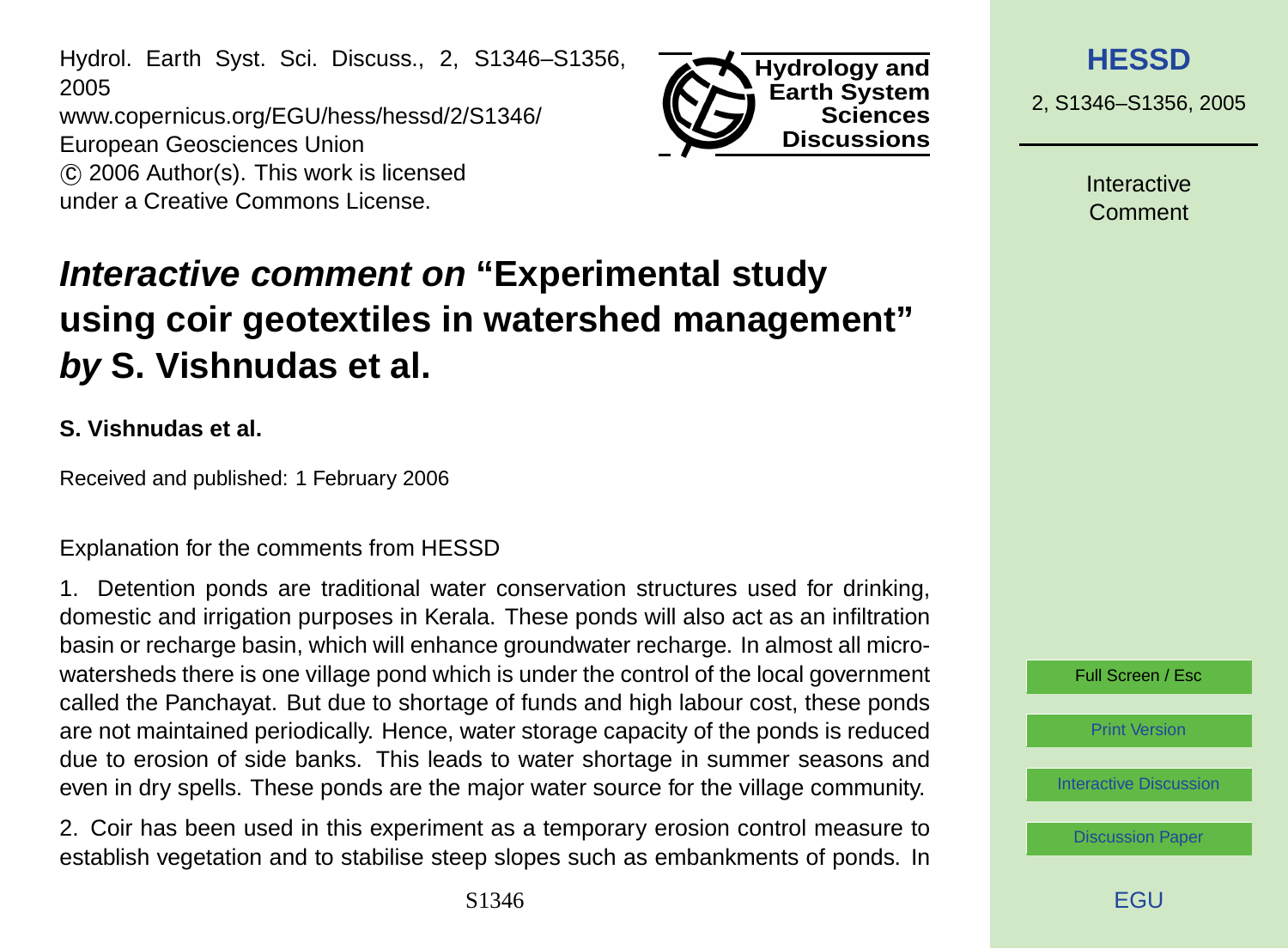this study 'Coir + grass is considered as a sustainable agronomic control measure. A composite of geotextiles and vegetation is required to keep erosion down to a tolerable level. In this case the aim is to achieve a synergic relationship between geotextiles and vegetation. Tests carried out on a combination of vegetation and geotextiles, requiring less time for establishment, demonstrated to yield immediate benefits for erosion control and slope stability (Rickson, 1995).

In Kerala there are two monsoon seasons: Northeast (June-August) and Southwest (October-December). The rainfall pattern is a intensity of short duration. The experiment was started just before the onset of the monsoon. Hence when 'grass alone' is planted, before roots get established, it gets eroded or uprooted.

3. Experiment was conducted and monitored from the view point of the user community. In this study the user community developed indicators for monitoring and evaluation. They evaluated, monitored and gave the results and triangulation was carried out by scientists. Through experimentation jointly with the people, beneficiaries receive training and experience in the design, implementation and evaluation of experiments; their capacity for innovation can be substantially increased (Johnson et al. (2003). Bunch & Lopez, (1999), through their study reveal that, for farmers to accept soil conservation technologies, which are to be sustained, it must be combined with a technology that enhances yields. It is the increase in yield that convinces the farmers of the value of soil conservation. This will enable them to get involved in a development process for and by themselves. If the yields have increased or costs have decreased, artificial incentives are not required. On the other hand if yields have not increased, no artificial incentive will make the technology's adoption sustainable. 4. As coir is a biodegradable natural fibre, the major positive impact of the application of coir is on the environment. Due to time constraints, the impact on the environment could not be studied. Regarding the cost of construction, the conventional method of slope protection is by stone pitching, which costs 2.50 euro/ m2. However, by using coir geotextiles, the costs are less than 1. euro/m2. Moreover, unlike conventional structures, this structure

S1347

2, S1346–S1356, 2005

**Interactive** Comment

Full Screen / Esc

[Print Version](http://www.copernicus.org/EGU/hess/hessd/2/S1346/hessd-2-S1346_p.pdf)

[Interactive Discussion](http://www.copernicus.org/EGU/hess/hessd/2/2327/comments.php)

[Discussion Paper](http://www.copernicus.org/EGU/hess/hessd/2/2327/)

**FGU**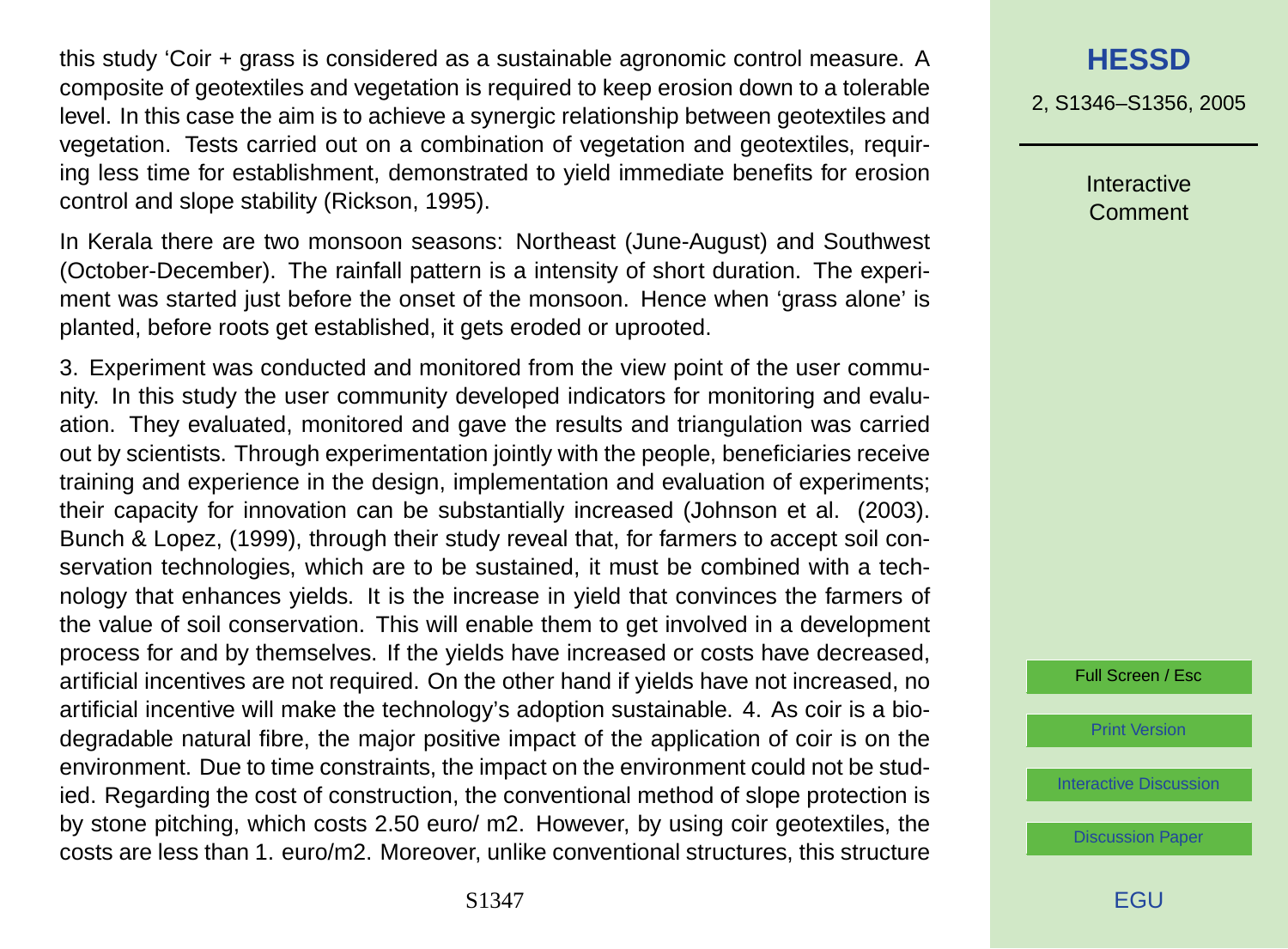itself provides a means for cultivation of fodder or other crops for the rural poor.

#### 7 & 14. Introduction (rewrite as)

Soil erosion is increasingly recognized as a problem which needs an effective and economic solution. Several slope protection methods are currently used to stabilize slopes. Among these methods biotechnical methods are emerging because environmental and ecological restoration is considered to be more important from the view point of sustainable development. Natural vegetation on slopes are able to self-maintain, brake and dilute the kinetic energy of the rain and also provide surface roughness which slows the runoff velocity. The root system reinforces the soil and also aids infiltration of water by improving the porosity of soils (Ranganathan, 1994; Ahn et al., 2002). However there are certain limitations which can hamper the establishment of vegetation: it is susceptible to drought, it is difficult to get establish on slopes, it is unable to resist severe scour or high runoff and it is slow to establish (Abramson et al., 1995). The effect of vegetation is only fully realised once it has reached maturity. During the critical stage of plant establishment the beneficial engineering properties of the vegetation may not be apparent and a site is still highly susceptible to soil erosion. Without immediate, appropriate and adequate protection, slopes can suffer severe soil erosion and instability, which in turn make vegetation establishment extremely difficult. Seeds and seedlings from unprotected sites by surface runoff and high winds incurs costs in time and money as all previous attempts to establish vegetation on the slope have to be repeated (Rickson, 1995). Hence a protective covering on soil is required which resists soil erosion, retains runoff water for a long time and establishes vegetation on the surface. By protecting the surface, these covering materials dissipate raindrop impact energy, increase infiltration by reducing surface sealing and reduce the velocity of overland flow. In addition they help to reduce intense solar radiation, suppress extreme fluctuations of soil temperature, reduce water loss through evaporation and increase soil moisture, which can assist in creating ideal conditions for plant growth (Sutherland et al., 1998a; Ziegler et al., 1997). Over the past decade, geosynthetics have played a

# **[HESSD](http://www.copernicus.org/EGU/hess/hessd.htm)**

2, S1346–S1356, 2005

Interactive Comment

Full Screen / Esc

[Print Version](http://www.copernicus.org/EGU/hess/hessd/2/S1346/hessd-2-S1346_p.pdf)

[Interactive Discussion](http://www.copernicus.org/EGU/hess/hessd/2/2327/comments.php)

[Discussion Paper](http://www.copernicus.org/EGU/hess/hessd/2/2327/)

S1348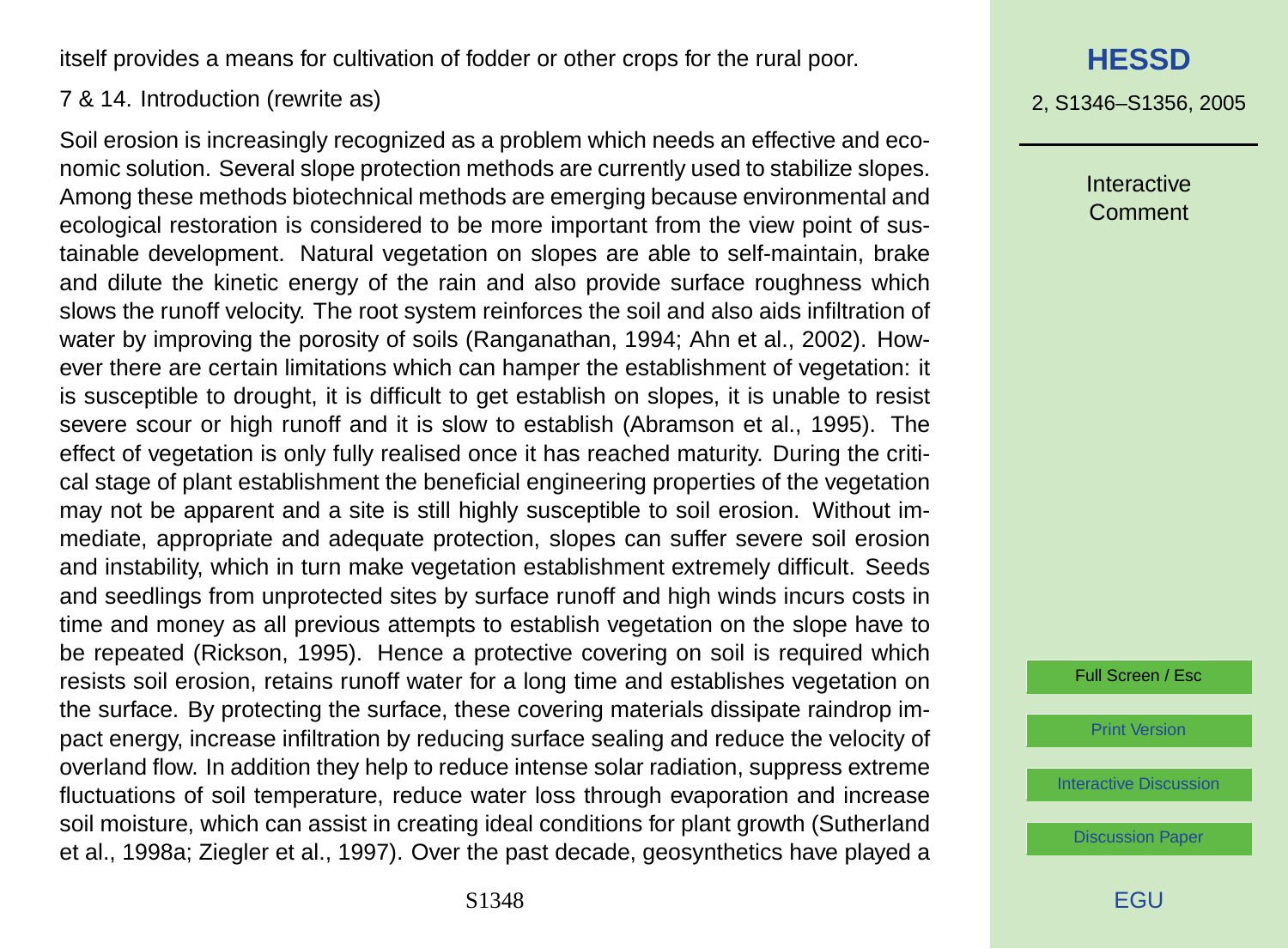significant role in geo-environmental engineering applications. Woven and nonwoven geosynthetics have been used in various applications such as soil stabilization, turf reinforcement, erosion control, separation, filtration and drainage. Depending on the application, they are available under various trade names such as rolled erosion control systems (RECSs), geosynthetic matting, geotextiles, erosion control blankets (ECBs), erosion control re-vegetation mats (ECRMs) and turf reinforcement mats. Despite the technological advances made in this relatively new discipline, the majority of research has focused on geosynthetics made from synthetic materials. The use of naturally occurring fibre products for similar applications has not received significant consideration despite their potential (Ogbobe et al., 1998). However, strength properties of natural fibres are often superior to the synthetic fibres (Mandal, 1987). Recently, pilot projects have been launched as field trials using natural geotextiles in various applications, but not much published research is available on how geotextiles can be used to control erosion (Rickson, 1995). In the rural areas of Kerala, India, small streams and village ponds are the main source of water for irrigation and domestic use. However, during monsoon, the side banks of these ponds erode and the ponds get silted up. The same silt from the pond is subsequently used to restore the side banks but it is often eroded before vegetation can establish. Hence continuous maintenance is required for deepening and desilting of ponds to maintain their water holding capacity. Neither the local government nor the community may have enough funds for these labour intensive works. Ultimately the ponds get filled up and deteriorate and the area becomes subject to water shortage during the summer season. Most watershed projects meant to support communities propose conventional stone bunds for soil and water conservation. However, the majority of the people cannot afford these structures without support from the government. Hence it is interesting to look for an alternative material which is effective in reducing soil erosion, enhancing soil moisture and vegetation growth, and which at the same time is economically attractive and can be manufactured locally.

The aim of the experiment was to study the effectiveness of coir geotextiles for slope protection and to provide an alternative, cost effective option to reduce soil erosion, 2, S1346–S1356, 2005

Interactive Comment

Full Screen / Esc

[Print Version](http://www.copernicus.org/EGU/hess/hessd/2/S1346/hessd-2-S1346_p.pdf)

[Interactive Discussion](http://www.copernicus.org/EGU/hess/hessd/2/2327/comments.php)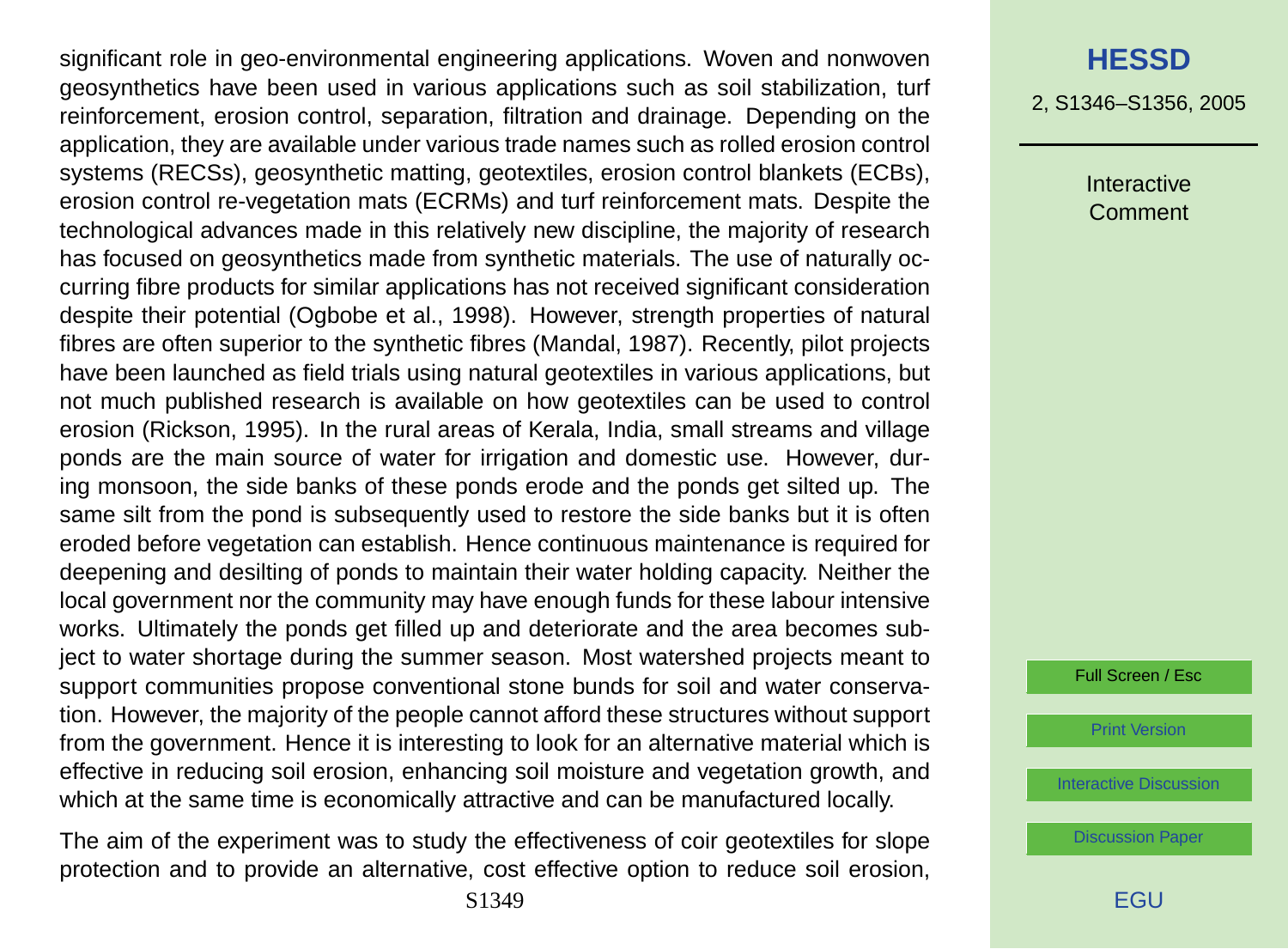increase vegetation growth and increase soil moisture availability.

8. Title: The stability and attractiveness of a vegetated embankment using Coir geotextiles

2328, 24-27 To test the effectiveness of coir geotextiles as an ecofriendly affordable material for slope protection thereby reducing soil erosion and increasing vegetation and soil moisture availability.

9. Abstract: This paper presents the results of a field experiment conducted in Kerala, South India, to test the effectiveness of coir geotextiles for embankment protection. The results reveal that treatment with geotextile in combination with grass is an effective eco-hydrological measure to protect steep slopes from erosion. In the context of sustainable watershed management, coir is a cheap and locally available material that can be used to strengthen traditional earthen bunds or protect the banks of village ponds from erosion. Particularly in developing countries, where coir is abundantly available and textiles can be produced by small-scale industry, this is an attractive alternative for conventional methods. The paper analyses the performance of different treatments with regard to soil moisture content, protection against erosion and biomass production.

Explanation to general comments 4 & 6

The perception of the people has been statistically analysed by 3 factor ANOVA.

The average length of the sampled leaves, at any period, is assumed to be indicative of the vegetation growth at that period. The ANOVA table for the perceived length of the grass is shown in Table -1 (qualitative data).

Table 1 ANNOVA table; Response of participants on length of grass: whole treatment B1 B2 B3 B4 B5 B6 B7 B8 B9 C1A1 31.50 34.50 42.33 44.83 47.00 45.66 43.83 41.83 35.66 C1A2 20.50 25.00 30.16 30.16 32.66 35.00 35.83 28.83 31.00 C1A3 13.16 20.16 21.83 20.00 22.66 18.83 16.50 18.00 28.00 C2A1 43.66 44.50 44.33 47.00 47.66 48.16

2, S1346–S1356, 2005

Interactive Comment



[Print Version](http://www.copernicus.org/EGU/hess/hessd/2/S1346/hessd-2-S1346_p.pdf)

[Interactive Discussion](http://www.copernicus.org/EGU/hess/hessd/2/2327/comments.php)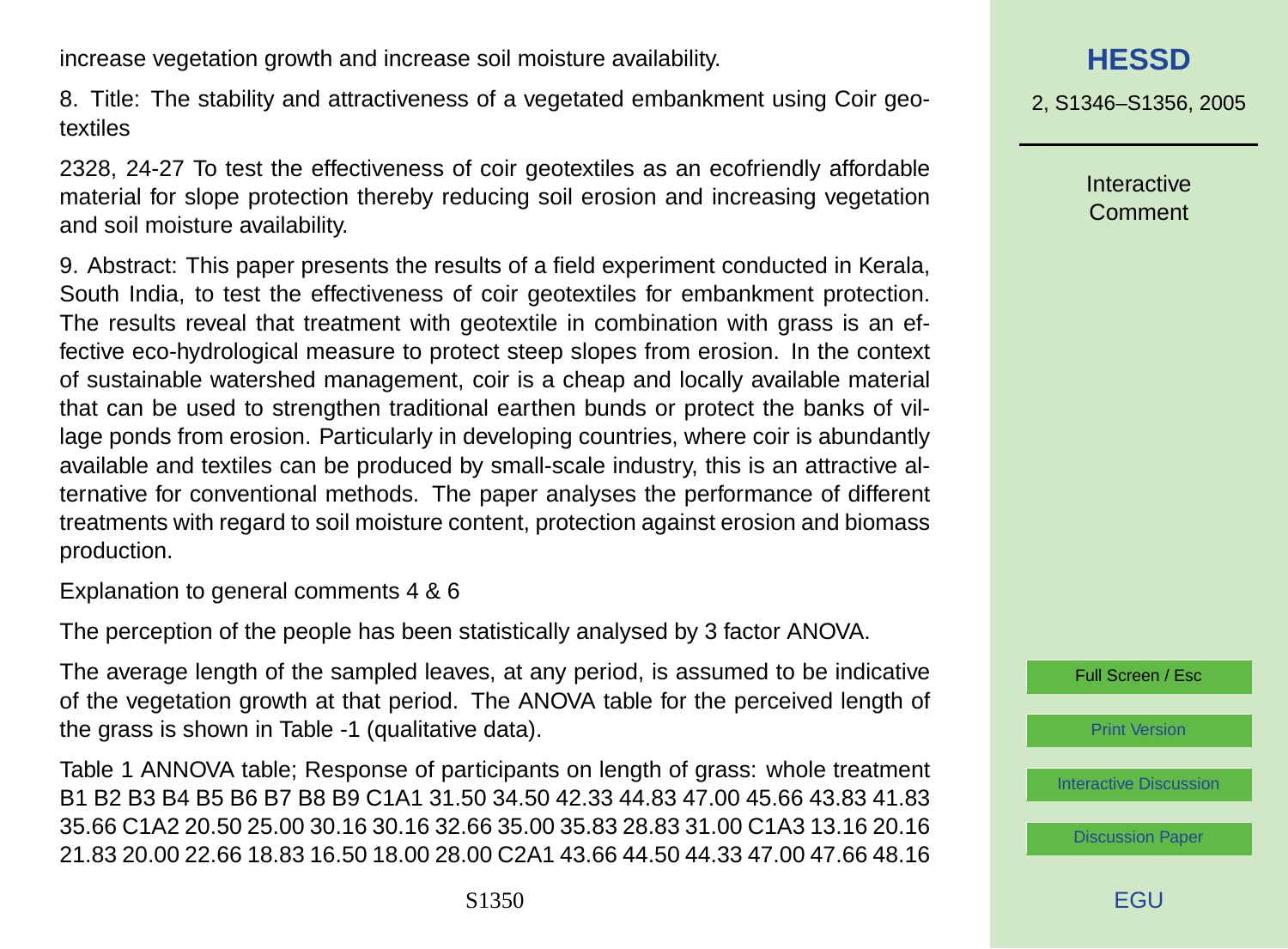44.83 42.66 41.66 C2A2 38.50 41.33 32.00 34.16 34.83 29.83 20.66 24.66 27.66 C2A3 19.33 27.66 22.50 19.33 18.50 15.16 14.83 13.50 19.00 C3A1 45.50 46.83 48.83 48.50 48.16 49.00 48.00 45.83 43.33 C3A2 41.50 31.66 34.33 33.83 30.83 27.00 23.83 21.16 27.66 C3A3 30.33 30.00 21.00 18.33 19.00 17.83 15.16 16.33 18.50 C4A1 45.33 45.50 46.16 44.33 49.50 46.50 47.16 46.16 43.66 C4A2 31.16 29.33 25.50 21.16 23.50 19.16 17.50 22.83 24.16 C4A3 23.33 21.83 20.83 20.00 19.50 18.16 17.50 16.33 18.83

Critical difference  $CD = 2.29$  F Value =  $10.82^*$  \* C- Sides of the pond,  $C1 =$  North B-Month, (1= June) A- Treatment, A1= CGG, A2 = CG, A3 = CP respectively

In the experiment CGG (A1), the length of the grass generally increased over the first four-five months. Minimum response on length of grass was noted in the initial months, and gradually it increased until the month of November. The monitoring was carried out for 9 months from June, with three treatments on 4 areas. Hence the degree of freedom (df) = 48 (2 x 3 x 8). For 5% significance (\*), the F value is 1.41 and for 1% significance (\* \*), the F value is 1.55. In this study the F value =  $10.82$ \*\*, which shows that there is high significant difference between treatments. Among the three different treatments significant increase in length of grass was observed in geotextile with grass plots compared to control plots.

Considering individual treatments, with  $df = 2$ , the F value for 5% significance (\*) is 3.01 and for 1% significance, the F value is 4.64. In this study the F value is 1321.17\*\*, which shows that the treatments are very effective and differences between treatments are highly significant. Mean value for treatment A1 (CGG) is 44.72, for A2 (CG) is 28.86 and A3 (CP) is 19.77. CD between A1 (CGG) and A2 (CG) is 15.86 and between A2 (CG) and A3 (CP) is 9.09, whereas between A1 (CGG) and A3 (CP) is 24.95. This shows that treatment A1 (CGG) is highly significant different from A3 (CP), and A1 (CGG) and A2 (CG) are significantly different from A3 (CP). Table 2 shows the ANOVA table for individual treatments.

Table -2, Response of participants; ANOVA table for individual treatment

### **[HESSD](http://www.copernicus.org/EGU/hess/hessd.htm)**

2, S1346–S1356, 2005

**Interactive** Comment

Full Screen / Esc

[Print Version](http://www.copernicus.org/EGU/hess/hessd/2/S1346/hessd-2-S1346_p.pdf)

[Interactive Discussion](http://www.copernicus.org/EGU/hess/hessd/2/2327/comments.php)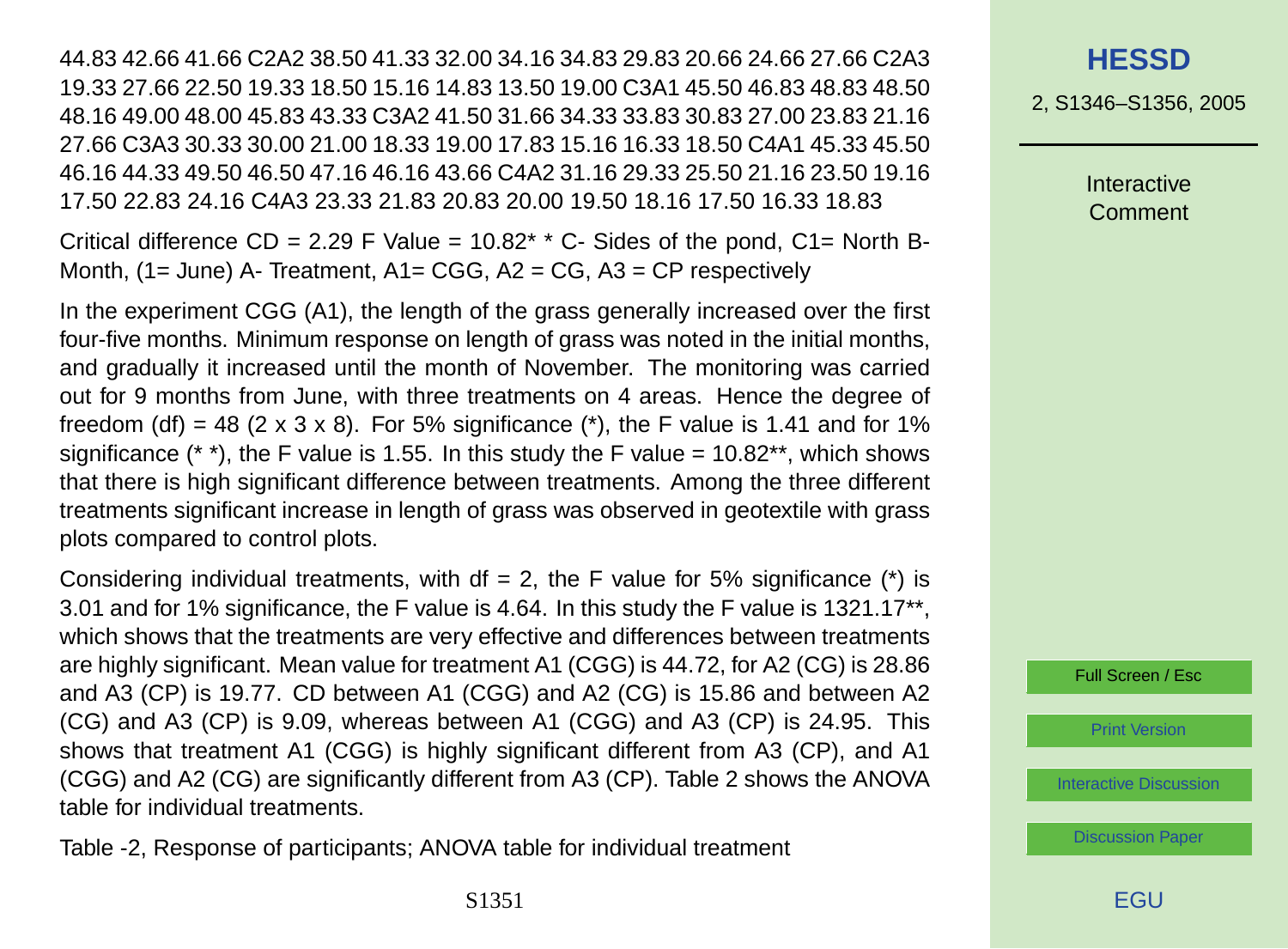#### A1 44.72 A2 28.86 A3 19.77 CD 0.963 F value 1321.17\*\*

Figure 3 shows the variation in the height of the vegetation in all plots. The measured length of the sampled leaves in CGG has an average maximum length of 85 cm, for CG: 66 cm and for CP 48 cm. After 6 months, no further variation in measured length of grass was observed.

This shows that variations in the height of vegetation in the three treatments were similar in both qualitative and quantitative analysis.

Explanation to specific comments

2332, 1-4

The capacity of the pond is 48m x 123m x 2.1m. The experiment consists of three treatments (a) coir geotextiles with planted grass (CGG), (b) Coir geotextile alone (CG) and (c) control plot (CP); replicated four times. The height of the exposed slope of the embankment is about 3 m. Each side of the pond was divided in three equal parts for the three treatments.

2329, 4-5 'Coir' is the agricultural waste fibre obtained from the husk of the coconut fruit which surrounds the base shell. It provides the raw material for the coir industry. Coir fibres are of different types and are classified according to varying degree of colour, length and thickness. Length of coir varies from 50 mm to 150 mm and diameters vary from 0.2mm to 0.6mm. The fibre is of two types depending on the process of extraction: white fibre and brown fibre. White fibre is extracted after retting mature coconut husks for 9-12 months, followed by beating of the retted husks with mallet manually for thrashing out the coir pith. Brown fibre is extracted by mechanical means after soaking the husks for a short period in water. The brown fibre is relatively inferior in terms of quality. Brown coir is mainly used for ropes, rubberized coir and in upholstery. The extracted fibres are then spun into yarn of different weights. The yarn is classified in terms of type of fibre, colour (natural), twisting and spinning. The yarn is then con-



2, S1346–S1356, 2005

**Interactive** Comment



[Print Version](http://www.copernicus.org/EGU/hess/hessd/2/S1346/hessd-2-S1346_p.pdf)

[Interactive Discussion](http://www.copernicus.org/EGU/hess/hessd/2/2327/comments.php)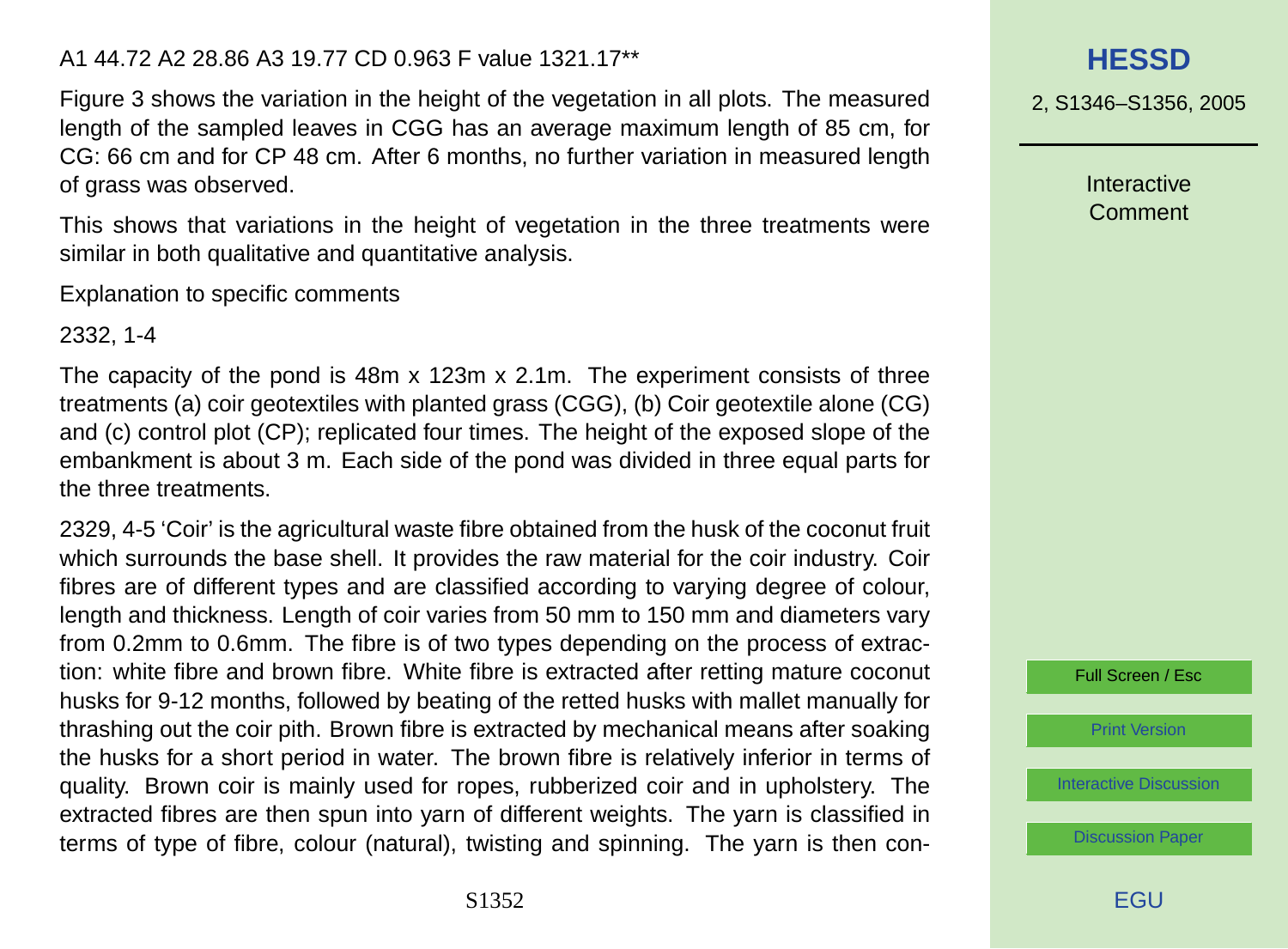verted into mats in handlooms, semi automatic looms or power looms. Scorage of yarn differs among different types of geotextiles. The scorage of the yarn is the number of strands that can be laid close to each other without overlapping in a length of 0.91m (1 yard). Coir is a lignocelluloses polymeric fibre with 45% lignin and 43% cellulose. Coir fibres are less sensitive to UV radiations due to leaching out of photo-sensitive materials from its surface during the retting process. It has low tenacity (a unit used to measure the strength of a fibre or yarn, which is usually calculated by dividing the breaking force by the linear density (linear density in rope specification is weight / unit length)) but the elongation is much higher (Ayyar et al, 2002). It is a natural biodegradable material with a highly crystalline structure with the spiral angle of the micro fibres ranging between 30-45o. This leads to a greater extensibility than in most other natural fibres. Its high lignin content contributes to higher durability and slow bio-degradation compared to other natural fibres (Balan & Rao, 1996). There are two types of coir mats (geotextiles) available: non-woven mats and woven mats. Non-woven mats are made from loose fibres, which are interlocked by needle punching or rubberizing. Woven mats are available in different mesh openings ranging from 3 to 25 mm. A higher density means a tighter mesh and less open area. Over the years many varieties have been developed in India and are now commercially available in different mesh matting with international trade names such as: MMA1, MMV1, MMR1 etc., where MM stands for mesh matting and A, V or R stands for the name of yarns based on the place of origin. Manufacturing details of different types of coir geotextiles are given in Table 1

Table 1 Manufacturing details of different types of coir geotextiles (adapted from Ayyar et al., 2002)

2331-18, 2335-14 The tensile strength test is carried out using wide-width strip tensile test for geotextiles, a uniaxial tensile test in which the entire width of a 200 mm wide specimen is gripped in the clamps and the gage length is 100 mm (ASTM standard D 4595-86). The unit is kN/m.

2335-3, 18 a. After 7 months, it was observed that tensile strength of geotextiles was

### **[HESSD](http://www.copernicus.org/EGU/hess/hessd.htm)**

2, S1346–S1356, 2005

Interactive Comment

Full Screen / Esc

[Print Version](http://www.copernicus.org/EGU/hess/hessd/2/S1346/hessd-2-S1346_p.pdf)

[Interactive Discussion](http://www.copernicus.org/EGU/hess/hessd/2/2327/comments.php)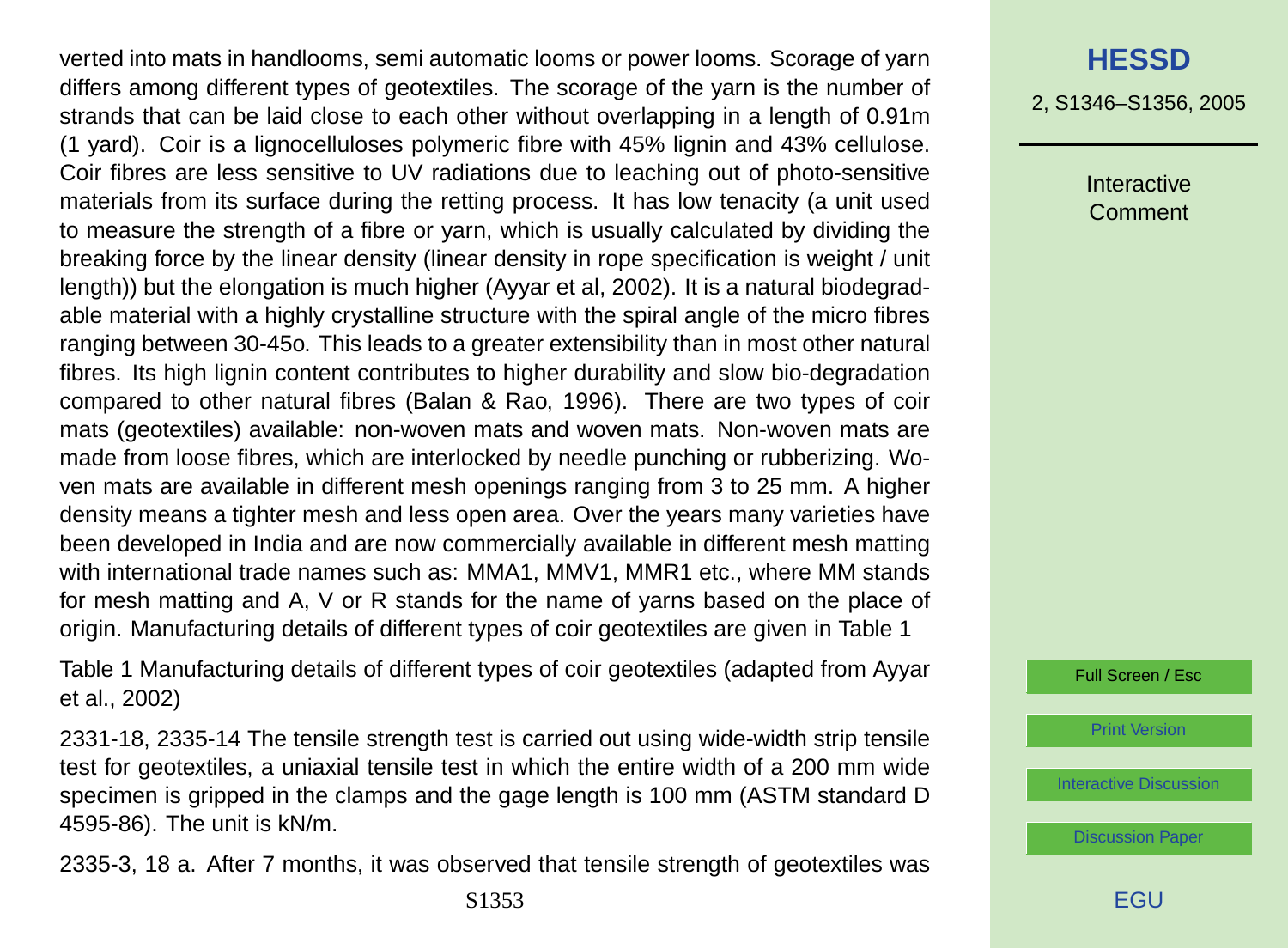reduced by about 70 %. By that time a sustainable erosion control measure by the establishment of vegetation was observed in the CGG and CG plots whereas erosion persisted in the control plots. Hence the increase in the rate of degradation during the period did not affect the effectiveness of coir geotextiles as an erosion control measure.

b. Destructive soil samples were collected from the surface (top soil) to test the soil for nutrient contents. 2331- 24 The slope of the embankment is 700. Hence treatment was given with a combination of geotextile and vegetation. Ponds are natural depression on one side. (see figure for 2332,1-4). The water level in the pond fluctuates from season to season. Erosion is caused by both rainfall and runoff.

2335-7 Please read as 'it was observed as' instead of 'it is seen that'

2336-1 Please read as 'geotextile' instead of 'fabric'

Fig-1 In the Southwest monsoon, there is high intensity rainfall for short duration (peculiarity of this rainfall typically is in the form of an evening shower with a clear sky during the day. The average temperature is 26.50C) (GoK, 2002). During the study period, rainfall started on October 18th, with average rainfall varying between 40-120 mm/day. In the graph average monthly rainfall is shown and hence there was no large variation in moisture due to rainfall over the observation period.

#### References

Abramson, L, W., lee, T, S., Sharma, S., Boyce, G.: Slope stability and stabilization methods, Wiley, New York,.1995.

Ahn, T, B., Cho, Yang, S, C.: Stabilization of soil slope using geosynthetic mulching mat, Technical note, Geotextiles and geomembranes, Vol .20, 135-146,. 2002.

Ayyar Ramanatha, T., S., Nair, R., Nair, B, N., (Eds.): Comprehensive Reference Book on Coir geotextiles, Centre for Development of Coir Technology, (C-DOCT), Trivandrum,.2002.

## **[HESSD](http://www.copernicus.org/EGU/hess/hessd.htm)**

2, S1346–S1356, 2005

**Interactive** Comment

Full Screen / Esc

[Print Version](http://www.copernicus.org/EGU/hess/hessd/2/S1346/hessd-2-S1346_p.pdf)

[Interactive Discussion](http://www.copernicus.org/EGU/hess/hessd/2/2327/comments.php)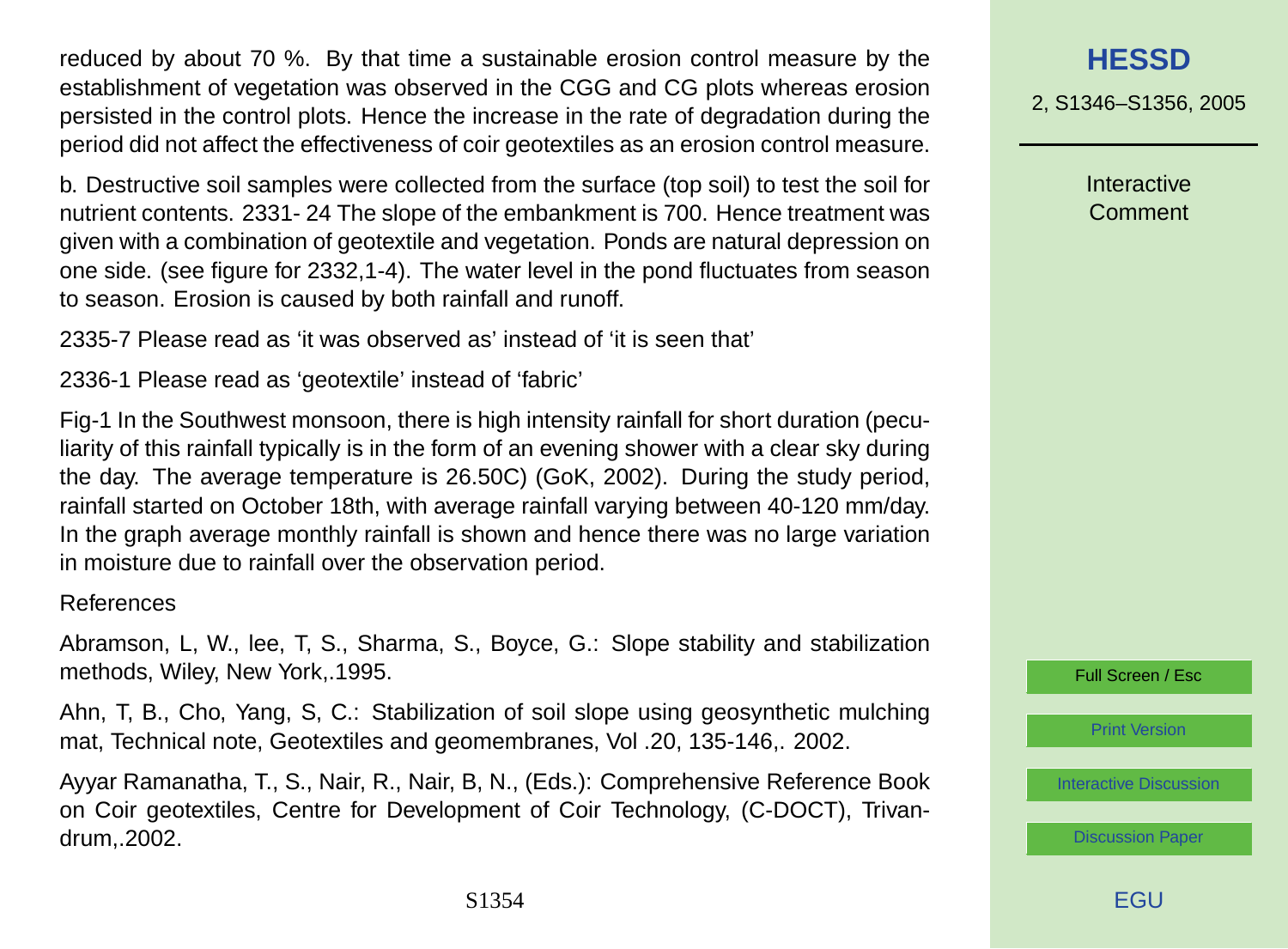Balan, K., Rao, V, G.: Durability of Coir Yarn for use in Geomeshes', proceedings of International seminar and technomeet on Environmental Geotechnology with Geosynthtics, ASEG/CBIP publications, New Delhi,.1996.

Bunch, R., Lopez, G.: Soil recuperation in Central America: Sustaining Innovation after Intervention, Gatekeeper Series No. 55, International Institute for Environment and Development, London,.1999.

Government of Kerala (GoK).: Soil Survey of Amachal Model watershed, Soil Survey Organisation, Department of Agriculture, Kerala, India,. 2002.

Johnson, N., Lilja, N., Ashby, J.: Measuring the Impact of User Participation in Agricultural and Natural Resource Management Research, Agricultural Systems, Vol. 78,287 - 306,.2003.

Mandal, J, N.: Geotextiles in India, Geotextiles and Geomembranes, Vol.6, 253- 274,.1987.

Ogbobe, O., Essien, K.S., Adebayo, A.: A study of biodegradable geotextiles used for erosion control, Technical note, Geosynthetics International, Vol.5, No.5, 545- 553,.1998.

Ranganathan, S, R.: Development and Potential of Jute geotextiles, Geotextiles and geomembranes, Vol.13, 421-433,. 1994.

Rickson, R, J.: Simulated vegetation and geotextiles, In Morgan, R, P, C., Rickson, R, J., (Eds) Slope stabilisation and erosion control: a bio-engineering approach, E & FN Spon, London, ISBN 0 419 15630 5,.1995.

Sutherland, R, A., Menard, T., Perry, J, L.:The influence of rolled erosion control systems on soil moisture content and biomass production: Part II. A greenhouse experiment, Land degradation and Development, Vol.9, 217-231,.1998.

Ziegler, A, D., Sutherland, A., Tran, L, T.:Influence of Rolled Erosion Control systems

2, S1346–S1356, 2005

**Interactive** Comment

Full Screen / Esc

[Print Version](http://www.copernicus.org/EGU/hess/hessd/2/S1346/hessd-2-S1346_p.pdf)

[Interactive Discussion](http://www.copernicus.org/EGU/hess/hessd/2/2327/comments.php)

[Discussion Paper](http://www.copernicus.org/EGU/hess/hessd/2/2327/)

**FGU**